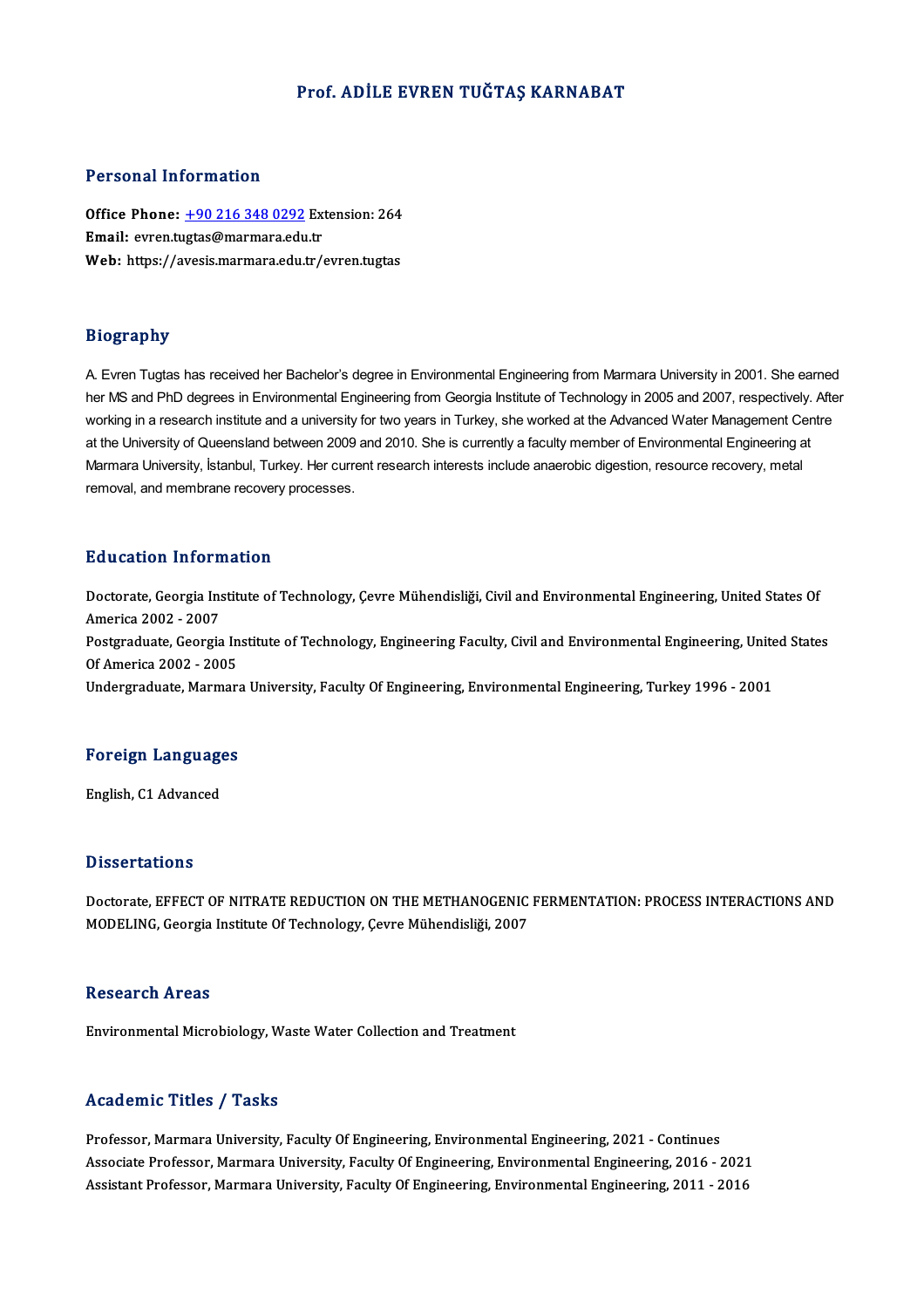#### Advising Theses

Advising Theses<br>Tuğtaş Karnabat A. E. , Effect of operational parameters on volatile fatty acid separation from anaerobic fermentation<br>hnethe via mismanarove flat sheet membrane sentesters. Pestsreduste, S.AVDIN(Student), rta vienny rinceces<br>Tuğtaş Karnabat A. E. , Effect of operational parameters on volatile fatty acid separation from an:<br>broths via microporous flat sheet membrane contactors, Postgraduate, S.AYDIN(Student), 2018<br>Tuğtaş Kar Tuğtaş Karnabat A. E. , Effect of operational parameters on volatile fatty acid separation from anaerobic ferment<br>broths via microporous flat sheet membrane contactors, Postgraduate, S.AYDIN(Student), 2018<br>Tuğtaş Karnabat

broths via microporous flat sheet membrane contactors, Postgraduate, S.AYDIN(Student), 2018<br>Tuğtaş Karnabat A. E. , Separation of volatile fatty acids from leachate via composite pervaporation membranes,<br>Postgraduate, Ç.KÜ Tuğtaş Karnabat A. E. , Separation of volatile fatty acids from leachate via composite pervaporation membranes,<br>Postgraduate, Ç.KÜLLÜ(Student), 2018<br>Tuğtaş Karnabat A. E. , Tavuk atığı içerisindeki amonyağın membran kontak

Postgraduate, Ç.KÜLLÜ(Student), 2018<br>Tuğtaş Karnabat A. E. , Tavuk atığı içerisindeki amonyağın ı<br>uzaklaştırılması, Postgraduate, S.ORTAKÇI(Student), 2018<br>Tuğtaş Karnabat A. E. , Sanaration of valatile fattu aside via Tuğtaş Karnabat A. E. , Tavuk atığı içerisindeki amonyağın membran kontaktör ve fitoremediasyon yöntemleri ile<br>uzaklaştırılması, Postgraduate, S.ORTAKÇI(Student), 2018<br>Tuğtaş Karnabat A. E. , Separation of volatile fatty a

uzaklaştırılması, Postgraduate, S.ORTAKÇI(Student), 2018<br>Tuğtaş Karnabat A. E. , Separation of volatile fatty acids via pervaporation, Postgraduate, H.TANER(Student), 2016<br>Tuğtaş Karnabat A. E. , Anaerobic fermentation of Tuğtaş Karnabat A. E. , Separation of vo<br>Tuğtaş Karnabat A. E. , Anaerobic ferm<br>Postgraduate, H.YEŞİL(Student), 2013

### Articles Published in Journals That Entered SCI, SSCI and AHCI Indexes

- rticles Published in Journals That Entered SCI, SSCI and AHCI Indexes<br>I. Removal and recovery of heavy metals from sewage sludge via three-stage integrated process<br>VESU H. Melasy B. CALLI B. TUČTAS KARNARATA, E YES 1 donomed in journals That Enter od 88.<br>Removal and recovery of heavy metals from sew<br>YEŞİL H., Molaey R., ÇALLI B., TUĞTAŞ KARNABAT A. E. Removal and recovery of heavy metals from severy in the Messical Hammark Chemosphere, vol.280, 2021 (Journal Indexed in SCI)<br>Enhanced heavy metal loashing from equate all<br>Enhanced heavy metal loashing from equate all YEŞİL H., Molaey R., ÇALLI B., TUĞTAŞ KARNABAT A. E.<br>Chemosphere, vol.280, 2021 (Journal Indexed in SCI)<br>II. Enhanced heavy metal leaching from sewage sludge through anaerobic fermentation and air-assisted<br>ultrasonisation
- Chemosphere, vol<br>Enhanced heavy<br>ultrasonication<br>Molaev P. VESİL L Enhanced heavy metal leaching from sewage slue<br>ultrasonication<br>Molaey R., YEŞİL H., ÇALLI B., TUĞTAŞ KARNABAT A. E.<br>Chamesphere, vol 279, 2021 (Journal Indoved in SCI) ultrasonication<br>Molaey R., YEŞİL H., ÇALLI B., TUĞTAŞ KARNABAT A. E<br>Chemosphere, vol.279, 2021 (Journal Indexed in SCI)<br>Extent of bioloaching and bioevailability reduct

Chemosphere, vol.279, 2021 (Journal Indexed in SCI)

- III. Extent of bioleaching and bioavailability reduction of potentially toxic heavy metals from sewage sludge through pH-controlled fermentation YEŞİL H., Molaey R., ÇALLI B., TUĞTAŞ KARNABAT A.E. Water Research, vol.201, 2021 (Journal Indexed in SCI) YEŞİL H., Molaey R., ÇALLI B., TUĞTAŞ KARNABAT A. E.<br>Water Research, vol.201, 2021 (Journal Indexed in SCI)<br>IV. Influence of volatile fatty acids in anaerobic bioleaching of potentially toxic metals<br>Molagy B. YESİL H. CALL
- Water Research, vol.201, 2021 (Journal Indexed in SCI)<br>Influence of volatile fatty acids in anaerobic biol<br>Molaey R., YEŞİL H., ÇALLI B., TUĞTAŞ KARNABAT A. E.<br>Journal of Environmental Manazement vol.295, 2021 ( Influence of volatile fatty acids in anaerobic bioleaching of potentially<br>Molaey R., YEŞİL H., ÇALLI B., TUĞTAŞ KARNABAT A. E.<br>Journal of Environmental Management, vol.285, 2021 (Journal Indexed in SCI)<br>A hybrid duy formen Molaey R., YEŞİL H., ÇALLI B., TUĞTAŞ KARNABAT A. E.<br>Journal of Environmental Management, vol.285, 2021 (Journal Indexed in SCI)<br>V. A hybrid dry-fermentation and membrane contactor system: Enhanced volatile fatty acid
- Journal of Environmental Management, vol.285, 2021 (Journal of Environmentation and membrane contactor<br>production and recovery from organic solid wastes<br>yesit H. CALLLB, TUČTAS KARNABAT A. F A hybrid dry-fermentation and membra<br>production and recovery from organic<br>YEŞİL H., ÇALLI B., TUĞTAŞ KARNABAT A. E.<br>Watar Bassarsh vol 192, 2021 (Journal Inde production and recovery from organic solid wastes<br>YEŞİL H., ÇALLI B., TUĞTAŞ KARNABAT A. E. Water Research, vol.192, 2021 (Journal Indexed in SCI)
- VI. Pervaporative Separation of Mixed Volatile Fatty Acids: A Study Towards Integrated VFA Production<br>and Separation

Yeşil H., Taner H., Uğur Nigiz F., Hilmioğlu N., Tuğtaş Karnabat A. E. WASTE AND BIOMASS VALORIZATION, vol.11, no.11, pp.1737-1753, 2020 (Journal Indexed in SCI)

## VII. Removal of heavy metals from leaching effluents of sewage sludge via supported liquid membranes YEŞİL H., Tugtas A.E. Removal of heavy metals from leaching effluents of sewage sludge via :<br>YEŞİL H., Tugtas A. E.<br>SCIENCE OF THE TOTAL ENVIRONMENT, vol.693, 2019 (Journal Indexed in SCI)<br>Becevery of mixed volatile fetty eside from aneorobisel

## YEŞİL H., Tugtas A. E.<br>SCIENCE OF THE TOTAL ENVIRONMENT, vol.693, 2019 (Journal Indexed in SCI)<br>VIII. Recovery of mixed volatile fatty acids from anaerobically fermented organic wastes by vapor<br> SCIENCE OF THE TOTAL ENVIRONMEN<br>Recovery of mixed volatile fatty ac<br>permeation membrane contactors<br>Ardin S. VESU H. THĚTAS KARNARAT Recovery of mixed volatile fatty acids !<br>permeation membrane contactors<br>Aydin S., YEŞİL H., TUĞTAŞ KARNABAT A. E.<br>PIOPESQUPCE TECUNOLOCY .val 350, np.54 permeation membrane contactors<br>Aydin S., YEŞİL H., TUĞTAŞ KARNABAT A. E.<br>BIORESOURCE TECHNOLOGY, vol.250, pp.548-555, 2018 (Journal Indexed in SCI)<br>Sulfide and methane production in equar aqdimenta: Field survey and m Aydin S., YEŞİL H., TUĞTAŞ KARNABAT A. E.<br>BIORESOURCE TECHNOLOGY, vol.250, pp.548-555, 2018 (Journal Indexed in SCI)<br>IX. Sulfide and methane production in sewer sediments: Field survey and model evaluation

BIORESOURCE TECHNOLOGY, vol.250, pp.548-5<br>Sulfide and methane production in sewer<br>Liu Y., Tugtas A. E. , Sharma K. R. , Ni B., Yuan Z.<br>WATER RESEARCH vol.20, pp.142,150, 2016 (1 Sulfide and methane production in sewer sediments: Field sur<br>Liu Y., Tugtas A. E. , Sharma K. R. , Ni B., Yuan Z.<br>WATER RESEARCH, vol.89, pp.142-150, 2016 (Journal Indexed in SCI)<br>Becovery of volatile fatty eside via membr Liu Y., Tugtas A. E. , Sharma K. R. , Ni B., Yuan Z.<br>WATER RESEARCH, vol.89, pp.142-150, 2016 (Journal Indexed in SCI)<br>X. Recovery of volatile fatty acids via membrane contactor using flat membranes: Experimental and<br>t

# WATER RESEARCH, vo<br>Recovery of volatile<br>theoretical analysis<br>Turtes A F Recovery<br>theoretical<br>Tugtas A. E.<br>WASTE MAI theoretical analysis<br>Tugtas A. E.<br>WASTE MANAGEMENT, vol.34, no.7, pp.1171-1178, 2014 (Journal Indexed in SCI)

XI. Anaerobic fermentation of organic solid wastes: volatile fatty acid production and separation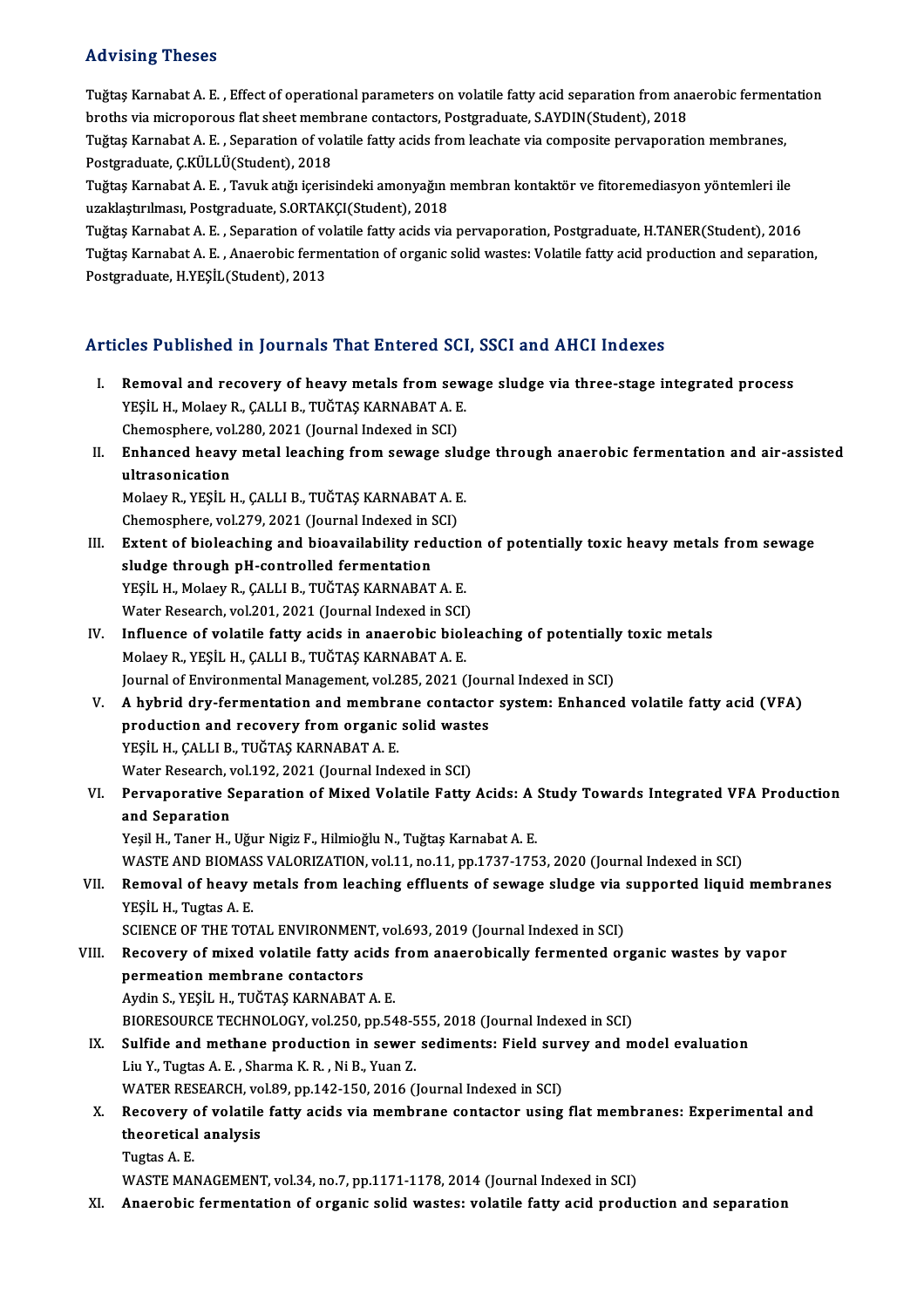Yesil H., Tugtas A. E., Bayrakdar A., Calli B. Yesil H., Tugtas A. E. , Bayrakdar A., Calli B.<br>WATER SCIENCE AND TECHNOLOGY, vol.69, no.10, pp.2132-2138, 2014 (Journal Indexed in SCI)<br>Bio, electrosbomisel nest treatment of aneorabiselly treated landfill leashete. Yesil H., Tugtas A. E. , Bayrakdar A., Calli B.<br>WATER SCIENCE AND TECHNOLOGY, vol.69, no.10, pp.2132-2138, 2014 (Journal Index<br>XII. Bio-electrochemical post-treatment of anaerobically treated landfill leachate<br>TUČTAS KARNA WATER SCIENCE AND TECHNOLOGY, vol.69, no<br>Bio-electrochemical post-treatment of ana<br>TUĞTAŞ KARNABAT A. E. , ÇAVDAR P., ÇALLI B.<br>PIOPESQURCE TECHNOLOGY, vol.129, np.266-2 Bio-electrochemical post-treatment of anaerobically treated landfill leachate<br>TUĞTAŞ KARNABAT A. E., ÇAVDAR P., ÇALLI B. TUĞTAŞ KARNABAT A. E. , ÇAVDAR P., ÇALLI B.<br>BIORESOURCE TECHNOLOGY, vol.128, pp.266-272, 2013 (Journal Indexed in SCI)<br>XIII. Continuous flow membrane-less air cathode microbial fuel cell with spunbonded olefin diffusio BIORESOURCE TECHNOLOGY, vol.128, pp.266-272, 2013 (Journal Indexed in SCI)<br>Continuous flow membrane-less air cathode microbial fuel cell with spu<br>layer<br>TUĞTAŞ KARNABAT A. E., ÇAVDAR P., ÇALLI B. Continuous flow membrane-less air catho<br>layer<br>TUĞTAŞ KARNABAT A.E., ÇAVDAR P., ÇALLI B.<br>PIOPESQURCE TECHNOLOCY, vol.102, no.22, nn l<mark>ayer</mark><br>TUĞTAŞ KARNABAT A. E. , ÇAVDAR P., ÇALLI B.<br>BIORESOURCE TECHNOLOGY, vol.102, no.22, pp.10425-10430, 2011 (Journal Indexed in SCI)<br>Asidosonis fermentation of municipal solid waste and its application to bio elestri TUĞTAŞ KARNABAT A. E. , ÇAVDAR P., ÇALLI B.<br>BIORESOURCE TECHNOLOGY, vol.102, no.22, pp.10425-10430, 2011 (Journal Indexed in SCI)<br>XIV. Acidogenic fermentation of municipal solid waste and its application to bio-electri BIORESOURCE TECHNOLOGY, v<br>Acidogenic fermentation of<br>microbial fuel cells (MFCs)<br>CAVDAP P. XII MAZ E. Tugtes Acidogenic fermentation of municipal sc<br>microbial fuel cells (MFCs)<br>ÇAVDAR P., YILMAZ E., Tugtas A. E. , ÇALLI B.<br>WATER SCIENCE AND TECUNOLOCY, vol 64 . microbial fuel cells (MFCs)<br>ÇAVDAR P., YILMAZ E., Tugtas A. E. , ÇALLI B.<br>WATER SCIENCE AND TECHNOLOGY, vol.64, no.4, pp.789-795, 2011 (Journal Indexed in SCI) CAVDAR P., YILMAZ E., Tugtas A. E. , CALLI B.<br>WATER SCIENCE AND TECHNOLOGY, vol.64, no.4, pp.789-795, 2011 (Journal Indexed in SCI)<br>XV. A Comprehensive Model of Simultaneous Denitrification and Methanogenic Fermentation Pr WATER SCIENCE AND TECHNOLOGY, vol.64, no.4, pp.789<br>A Comprehensive Model of Simultaneous Denitrific<br>TUĞTAŞ KARNABAT A. E. , TEZEL U., PAVLOSTATHIS S. G.<br>Bistechnology and Bioangineouing, np.98,109,2010 (Jour A Comprehensive Model of Simultaneous Denitrification and Methano<br>TUĞTAŞ KARNABAT A.E., TEZEL U., PAVLOSTATHIS S.G.<br>Biotechnology and Bioengineering, pp.98-108, 2010 (Journal Indexed in SSCI)<br>Inhibitory Effects of Nitrote TUĞTAŞ KARNABAT A. E. , TEZEL U., PAVLOSTATHIS S. G.<br>Biotechnology and Bioengineering, pp.98-108, 2010 (Journal Indexed in SSCI)<br>XVI. Inhibitory Effects of Nitrate Reduction on Methanogenesis in the Presence of differe Biotechn<br>I<mark>nhibito</mark><br>Donors<br>TUČTAS Inhibitory Effects of Nitrate Reduction on<br>Donors<br>TUĞTAŞ KARNABAT A.E., PAVLOSTATHIS S.G.<br>Water Science and Technology nn 603,609,300 Donors<br>TUĞTAŞ KARNABAT A. E. , PAVLOSTATHIS S. G.<br>Water Science and Technology, pp.693-698, 2008 (Journal Indexed in SSCI)<br>Flestron Donor Effect on Nitrote Bedustion Bethway and Kinetise i: TUĞTAŞ KARNABAT A. E. , PAVLOSTATHIS S. G.<br>Water Science and Technology, pp.693-698, 2008 (Journal Indexed in SSCI)<br>XVII. Electron Donor Effect on Nitrate Reduction Pathway and Kinetics in a Mixed Methanogenic Culture<br>TUĞT Water Science and Technology, pp.693-698, 20<br>Electron Donor Effect on Nitrate Reductio<br>TUĞTAŞ KARNABAT A. E. , PAVLOSTATHIS S. G.<br>Pistschnology & Piecnginearing an 756, 762, 2 Electron Donor Effect on Nitrate Reduction Pathway and Kinetics in<br>TUĞTAŞ KARNABAT A. E. , PAVLOSTATHIS S. G.<br>Biotechnology & Bioengineering, pp.756-763, 2007 (Journal Indexed in SSCI)<br>Effect of Sulfide on Nitrate Beductio TUĞTAŞ KARNABAT A. E. , PAVLOSTATHIS S. G.<br>Biotechnology & Bioengineering, pp.756-763, 2007 (Journal Indexed in SSCI)<br>XVIII. Effect of Sulfide on Nitrate Reduction in Mixed Methanogenic Cultures<br>TUĞTAS KARNARAT A. E. BAVLO Biotechnology & Bioengineering, pp.756-763, 2<br>Effect of Sulfide on Nitrate Reduction in N<br>TUĞTAŞ KARNABAT A.E., PAVLOSTATHIS S.G.<br>Biotechnology and Bioengineering nn 1449145 Effect of Sulfide on Nitrate Reduction in Mixed Methanogenic Cultures<br>TUĞTAŞ KARNABAT A. E. , PAVLOSTATHIS S. G.<br>Biotechnology and Bioengineering, pp.14481459, 2007 (Journal Indexed in SSCI)<br>Inhibitory Effects of Nitroson TUĞTAŞ KARNABAT A. E. , PAVLOSTATHIS S. G.<br>Biotechnology and Bioengineering, pp.14481459, 2007 (Journal Indexed in SSCI)<br>XIX. Inhibitory Effects of Nitrogen Oxides on a Mixed Methanogenic Culture<br>TUĞTAŞ KARNABAT A. E. , PA Biotechnology and Bioengineering, pp.14481459, 2007 (Journal Indexed in SSCI) Inhibitory Effects of Nitrogen Oxides on a Mixed Methanogenic Culture<br>TUĞTAŞ KARNABAT A. E. , PAVLOSTATHIS S. G.<br>Biotechnology and Bioengineering, pp.444-455, 2007 (Journal Indexed in SSCI)<br>An Extension of the Angershie Di XX. An Extension of the Anaerobic Digestion Model No 1 to Include the Effect of Nitrate Reduction<br>Processes **Biotechnolo<br>An Extensi<br>Processes<br>TUČTAS VA** TUĞTAŞKARNABATA.E. ,TEZELU.,PAVLOSTATHIS S.G. Water Science and Technology, pp.41-49, 2006 (Journal Indexed in SSCI)

### Books&Book Chapters

- ooks & Book Chapters<br>I. Removal and Recovery of Metals by Using Bio-electrochemical System.<br>Tugtes Karnabat A.E. Call, B. Tuğtaş Karnabat<br>Removal and Recovery of<br>Tuğtaş Karnabat A. E. , Çallı B.<br>in: Microbial Euel Call A Biools Removal and Recovery of Metals by Using Bio-electrochemical System.<br>Tuğtaş Karnabat A. E. , Çallı B.<br>in: Microbial Fuel Cell A Bioelectrochemical System that Converts Waste to Watts, Debabrata Das, Editor, Springer-<br>Verlag Tuğtaş Karnabat A. E. , Çallı B.<br>in: Microbial Fuel Cell A Bioelectroche<br>Verlag , New-York, pp.307-333, 2018<br>Selid Waste Technelegy and Man in: Microbial Fuel Cell A Bioelectrochemical Syst<br>Verlag , New-York, pp.307-333, 2018<br>II. Solid Waste Technology and Management<br>AVYAVA E. DEMIR A VARANY C. VARADAČ D
- Verlag , New-York, pp.307-333, 2018<br>Solid Waste Technology and Management<br>AKKAYA E., DEMİR A., VARANK G., KARADAĞ D., ÖZKAYA B., BANAR M., TURAN N. G. , akça l., BÜYÜKKAMACI N.,<br>ERSES YAY A. S. , et al. Solid Waste Techno<br>AKKAYA E., DEMİR A.,<br>ERSES YAY A. S. , et al.<br>Nebel 2017 Nobel,2017 ERSES YAY A. S. , et al.<br>Nobel, 2017<br>III. Kompostlaştırma: Kütle Dengesi ve Ürün Kalitesi<br>Tuğtaş Kanabat A. E
- Nobel, 2017<br><mark>Kompostlaştırma: k</mark><br>Tuğtaş Karnabat A. E.<br>in: Katı Atık Yönetimi

Tuğtaş Karnabat A. E.<br>in: Katı Atık Yönetimi ve Teknolojileri, Thomas H. Christensen (Çeviri Editörleri: Prof. Dr. Ahmet Demir ve Prof. Dr. Lütfi Akça), Editor, Nobel Yayın Dağıtım, Ankara, pp.569-582, 2017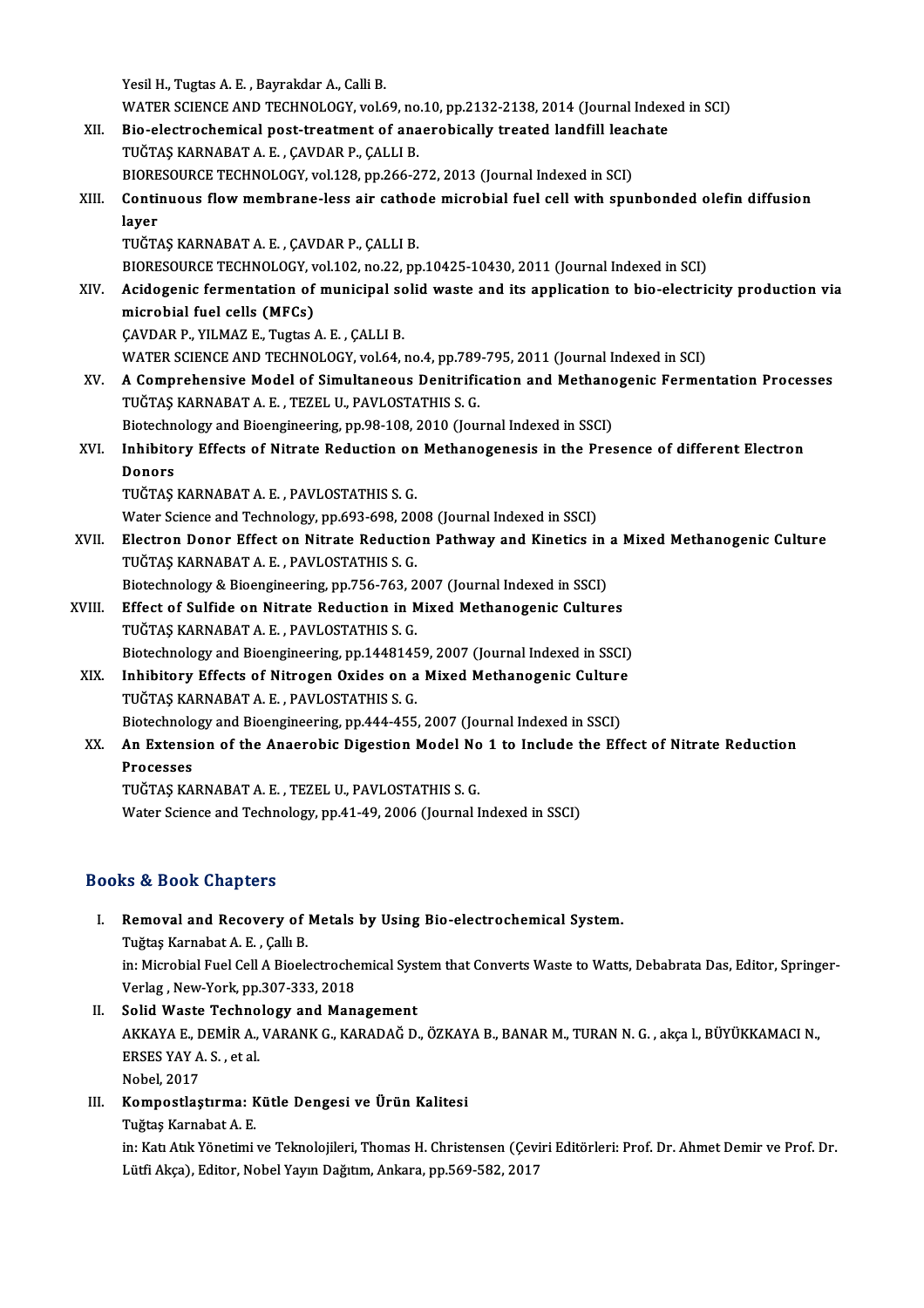### Refereed Congress / Symposium Publications in Proceedings

- efereed Congress / Symposium Publications in Proceedings<br>I. Reduction of heavy metals from waste activated sludge via anaerobic fermentation and chemical<br>nest treatment for land annivation post treatment for land application<br>post treatment for land application<br>MOLAEV B, VESIL H, CALLL B, THČTAS L Reduction of heavy metals from waste activated s<br>post treatment for land application<br>MOLAEY R., YEŞİL H., ÇALLI B., TUĞTAŞ KARNABAT A. E.<br>2020 11th International Conference en Environmental S 1020 post treatment for land application<br>MOLAEY R., YEŞİL H., ÇALLI B., TUĞTAŞ KARNABAT A. E.<br>2020 11th International Conference on Environmental Science and Development, Barcelona, Spain, 10 - 12<br>February 2020 MOLAEY R., YEŞ<br>2020 11th Inter<br>February 2020<br>Velatile Fatty 2020 11th International Conference on Environmental Science and Development, Barc<br>February 2020<br>II. Volatile Fatty Acid Recovery from Anaerobically Fermented Organic Wastes<br>AVDIM S. VESIL H. THČTAS KARMARAT A. F. February 2020<br>Volatile Fatty Acid Recovery from Anae<br>AYDIN S., YEŞİL H., TUĞTAŞ KARNABAT A. E.<br>9 th UVA Young Water Proffesionals, 24, ...?? Volatile Fatty Acid Recovery from Anaerobically<br>AYDIN S., YEŞİL H., TUĞTAŞ KARNABAT A. E.<br>9 th IWA Young Water Proffesionals, 24 - 27 May 2017<br>Annligation of Penyanoration in Environmental E. AYDIN S., YEŞİL H., TUĞTAŞ KARNABAT A. E.<br>9 th IWA Young Water Proffesionals, 24 - 27 May 2017<br>III. Application of Pervaporation in Environmental Engineering VFA Separation via Commercial and<br>Manufastured Mambranes **9 th IWA Young Water Proffes<br>Application of Pervaporati<br>Manufactured Membranes<br>KÜLLÜ C. TANEP H. VESİL H** Application of Pervaporation in Environmental El<br>Manufactured Membranes<br>KÜLLÜ Ç., TANER H., YEŞİL H., TUĞTAŞ KARNABAT A. E.<br>ICS International Sustainability Congress 1, 03 Desemb Manufactured Membranes<br>KÜLLÜ Ç., TANER H., YEŞİL H., TUĞTAŞ KARNABAT A. E.<br>ICS International Sustainability Congress, 1 - 03 December 2016<br>Senaration of Velatile Fatty Asids from Laashata via TOA KÜLLÜ Ç., TANER H., YEŞİL H., TUĞTAŞ KARNABAT A. E.<br>ICS International Sustainability Congress, 1 - 03 December 2016<br>IV. Separation of Volatile Fatty Acids from Leachate via TOA Impregnated Liquid Membranes<br>YEŞİL H., TUĞTAŞ ICS International Sustainability Con<br>Separation of Volatile Fatty Ac<br>YEŞİL H., TUĞTAŞ KARNABAT A. E.<br>Eurosia 2014 Waste Managament S Separation of Volatile Fatty Acids from Leachate via TOA Impregnated Lion<br>YEŞİL H., TUĞTAŞ KARNABAT A. E.<br>Eurasia 2014 Waste Management Symposium, İstanbul, Turkey, 28 - 30 April 2014<br>Anaerebis fermentation of ersenis seli
- V. Anaerobic fermentation of organic solid wastes Volatile fatty acid production and separation Eurasia 2014 Waste Management Symposium, İstanbul, Turke<br>Anaerobic fermentation of organic solid wastes Volati<br>YEŞİL H., TUĞTAŞ KARNABAT A. E. , BAYRAKDAR A., ÇALLI B.<br>12th World Congress on Anaerobis Digestion Sontiago de 13th World Congress on Anaerobic Digestion, Santiago de Compostela, Spain, 25 - 28 June 2013

#### Supported Projects

Supported Projects<br>Tuğtaş Karnabat A. E. , Çallı B., TUBITAK Project, Metal Separation and Recovery from Wastewater Treatment Plant<br>Sludge through Aneorebia Bia İsashira and Mambrane Saparation Presesses - 2017 - 2020 Supporteer 119jects<br>Tuğtaş Karnabat A. E. , Çallı B., TUBITAK Project, Metal Separation and Recovery from Waste<br>Sludge through Anaerobic Bio-leaching and Membrane Separation Processes , 2017 - 2020<br>Tuğtaş Karnabat A. E., P Tuğtaş Karnabat A. E. , Çallı B., TUBITAK Project, Metal Separation and Recovery from Wastewater Treatme<br>Sludge through Anaerobic Bio-leaching and Membrane Separation Processes , 2017 - 2020<br>Tuğtaş Karnabat A. E. , Project

Sludge through Anaerobic Bio-leaching and Membrane Separation Proce<br>Tuğtaş Karnabat A. E. , Project Supported by Higher Education Institution<br>pervaporasyon membranları ile sızıntı suyundan ayrılması, 2016 - 2017<br>Tuğtaş Kar Tuğtaş Karnabat A. E. , Project Supported by Higher Education Institutions, Uçucu yağ asitlerinin kompozit<br>pervaporasyon membranları ile sızıntı suyundan ayrılması, 2016 - 2017<br>Tuğtaş Karnabat A. E. , Çallı B., TÜBİTAK - A

pervaporasyon membranları ile sızıntı suyundan ayrılması, 2016 - 2017<br>Tuğtaş Karnabat A. E. , Çallı B., TÜBİTAK - AB COST Project, Yüksek Azot İç<br>Element İlavesi ve Amonyak Uzaklaştırma İşleminin Etkileri, 2014 - 2017<br>Tuğt Tuğtaş Karnabat A. E. , Çallı B., TÜBİTAK - AB COST Project, Yüksek Azot İçeren Organik Atıklardan Biyogaz Üretiminde İz<br>Element İlavesi ve Amonyak Uzaklaştırma İşleminin Etkileri, 2014 - 2017<br>Tuğtaş Karnabat A. E. , Çallı

Element İlavesi ve Amonyak Uzaklaştırma İşlemir<br>Tuğtaş Karnabat A. E. , Çallı B., Yeşil H., TUBITAK<br>Generated by a Leach-bed Reactor, 2012 - 2016<br>Tuğtaş Karnabat A. E., Çallı B. Yeşil H. Project Su Tuğtaş Karnabat A. E. , Çallı B., Yeşil H., TUBITAK Project, Pervaporation Separation of Volatile Fatty Acids from Leachate<br>Generated by a Leach-bed Reactor, 2012 - 2016<br>Tuğtaş Karnabat A. E. , Çallı B., Yeşil H., Project

Generated by a Leach-bed Reactor, 2012 - 2016<br>Tuğtaş Karnabat A. E. , Çallı B., Yeşil H., Project Supported by Higher Education Institutions, Organik Katı Atığı<br>Fermentasyonu ile Üretilen Uçucu Yağ Asitlerinin Membran Kont Tuğtaş Karnabat A. E. , Çallı B., Yeşil H., Project Supported by Higher Education Institutions, Organik Katı Atığın Anaerobil<br>Fermentasyonu ile Üretilen Uçucu Yağ Asitlerinin Membran Kontaktör ile Sıvı Fazdan Ayrılması, 20

Fermentasyonu ile Üretilen Uçucu Yağ Asitlerinin Membran Kontaktör ile Sıvı Fazdan Ayrılması, 2013 - 2015<br>Tuğtaş Karnabat A. E. , Çallı B., TUBITAK Project, Biyo-elektrokimyasal sistemlerde sülfür (S2-) ve nitrat giderimi,

#### **Scientific Refereeing**

Scientific Refereeing<br>WASTE MANAGEMENT, National Scientific Refreed Journal, March 2019<br>RESALINATION, SCLIQUIDEL March 2010 DESERVITE NETER BEHIND<br>WASTE MANAGEMENT, National Scientific<br>DESALINATION, SCI Journal, March 2019<br>WASTE MANAGEMENT, SCI Journal, Febru WASTE MANAGEMENT, National Scientific Refreed Journal, March 2019<br>DESALINATION, SCI Journal, March 2019<br>WASTE MANAGEMENT, SCI Journal, February 2019<br>WATER SCIENCE AND TECHNOLOCY, SCI Journal De DESALINATION, SCI Journal, March 2019<br>WASTE MANAGEMENT, SCI Journal, February 2019<br>WATER SCIENCE AND TECHNOLOGY, SCI Journal, December 2018 WASTE MANAGEMENT, National Scientific Refreed Journal, October 2018 WATER SCIENCE AND TECHNOLOGY, SCI Journal, December 2018<br>WASTE MANAGEMENT, National Scientific Refreed Journal, October 2018<br>INTERNATIONAL JOURNAL OF HYDROGEN ENERGY, SCI Journal, November 2017<br>WATER SCIENCE AND TECHNOLOCY WASTE MANAGEMENT, National Scientific Refreed Journal, October<br>INTERNATIONAL JOURNAL OF HYDROGEN ENERGY, SCI Journal, No<br>WATER SCIENCE AND TECHNOLOGY, SCI Journal, November 2017<br>CHEMICAL ENCINEERING JOURNAL SCI Journal Sen INTERNATIONAL JOURNAL OF HYDROGEN ENERGY, SCI Journal, N<br>WATER SCIENCE AND TECHNOLOGY, SCI Journal, November 2017<br>CHEMICAL ENGINEERING JOURNAL, SCI Journal, September 2017<br>DOKUZ EVI ÜL ÜNIVERSITESI MÜHENDISLIK FAKÜLTESI EE WATER SCIENCE AND TECHNOLOGY, SCI Journal, November 2017<br>CHEMICAL ENGINEERING JOURNAL, SCI Journal, September 2017<br>DOKUZ EYLÜL ÜNİVERSİTESİ MÜHENDİSLİK FAKÜLTESİ FEN VE MÜHENDİSLİK DERGİSİ, National Scientific Refreed<br>Jour CHEMICAL ENGINE<br>DOKUZ EYLÜL ÜNİV<br>Journal, April 2017<br>WASTE MANACEME DOKUZ EYLÜL ÜNİVERSİTESİ MÜHENDİSLİK F.<br>Journal, April 2017<br>WASTE MANAGEMENT, SCI Journal, April 2017